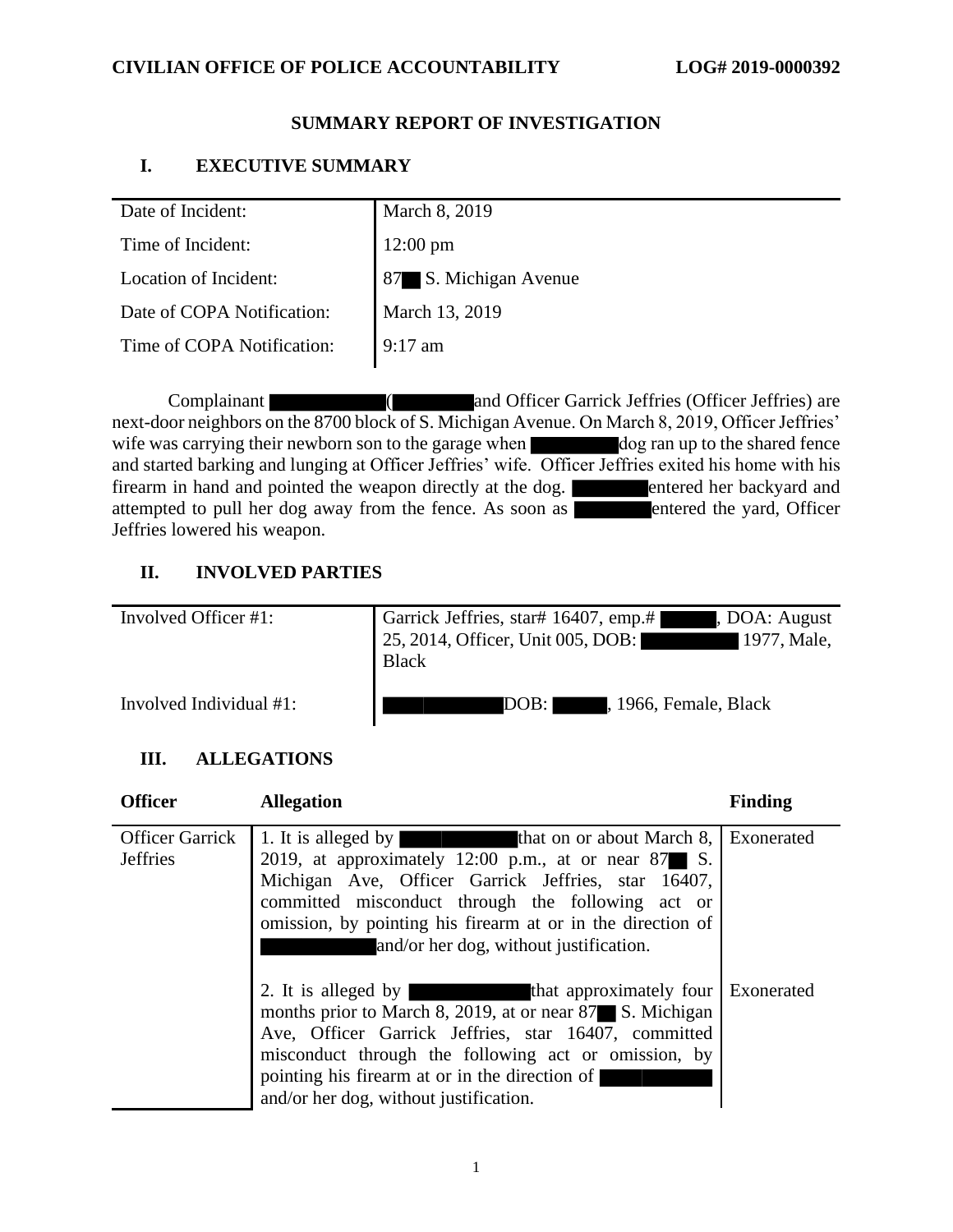## **IV. APPLICABLE RULES AND LAWS**

#### Rules

1. Rule 38- Prohibits the unlawful or unnecessary use or display of a weapon.

Municipal Code of the City of Chicago

1. MCC §7-12-050(c), Dangerous animals – Investigation, determination, and requirements.

## **V. INVESTIGATION<sup>1</sup>**

### **a. Interviews**

provided a statement to COPA on March 11,  $2019<sup>2</sup>$  On the date of the incident, stated she exited her home through the side door with her dog, a 10-year-old pit bull. **Show that the dog outside, and as she turned to close the door, Officer Jeffries yelled at** her to get the dog, which was at the fence barking at Officer Jeffries and his family.<sup>3</sup> Officer Jeffries shouted he had to protect his wife and baby, and he threatened to call Animal Care and Control. As **rushed to get her dog, she observed Officer Jeffries with his gun pointed at the dog.** grabbed the dog's collar and pulled him back towards her house. Officer Jeffries continued to point his firearm at both and her dog until she was able to secure the dog.<sup>4</sup>

According to she has lived at 87 S. Michigan Avenue off and on throughout her life, and she moved back into the home permanently in 2004. Officer Jeffries purchased the home next door to in 2007 or 2008. In stated she and Officer Jeffries were great neighbors in the beginning but that changed in April or May of 2011, when  $\log$  bit Officer Jeffries. The incident occurred when was arriving home with her dog and Officer Jeffries was exiting the front door of his home. dog broke away from her, ran onto Officer Jeffries' porch, and bit the officer several times on both his legs. relationship with Officer Jeffries deteriorated after that. Officer Jeffries sued and she stated he constantly called Animal Care and Control on her dog.

According to **approximately four months prior to the March 8, 2019 incident,** she let her dog outside in her backyard, and the dog started barking when Officer Jeffries' girlfriend (now his wife) left his home. Officer Jeffries came outside, yelled at and pointed his gun at and her dog until she took the dog inside. When came back outside,

 $1$  COPA conducted a thorough and complete investigation. The following is a summary of the material evidence gathered and relied upon in our analysis.

 $^{2}$  Atts. 2 & 3.

<sup>3</sup> stated there is a five-foot chain-link fence between the two properties and her dog cannot jump over the fence.

<sup>&</sup>lt;sup>4</sup> According to **Officer Jeffries had the gun pointed at her for a few seconds, and the entire incident lasted approximately 30 to 40 seconds. <b>External external extended** Officer Jeffries was about 10 to 12 feet from her estimated Officer Jeffries was about 10 to 12 feet from her when he pointed the gun in the direction of her and her dog.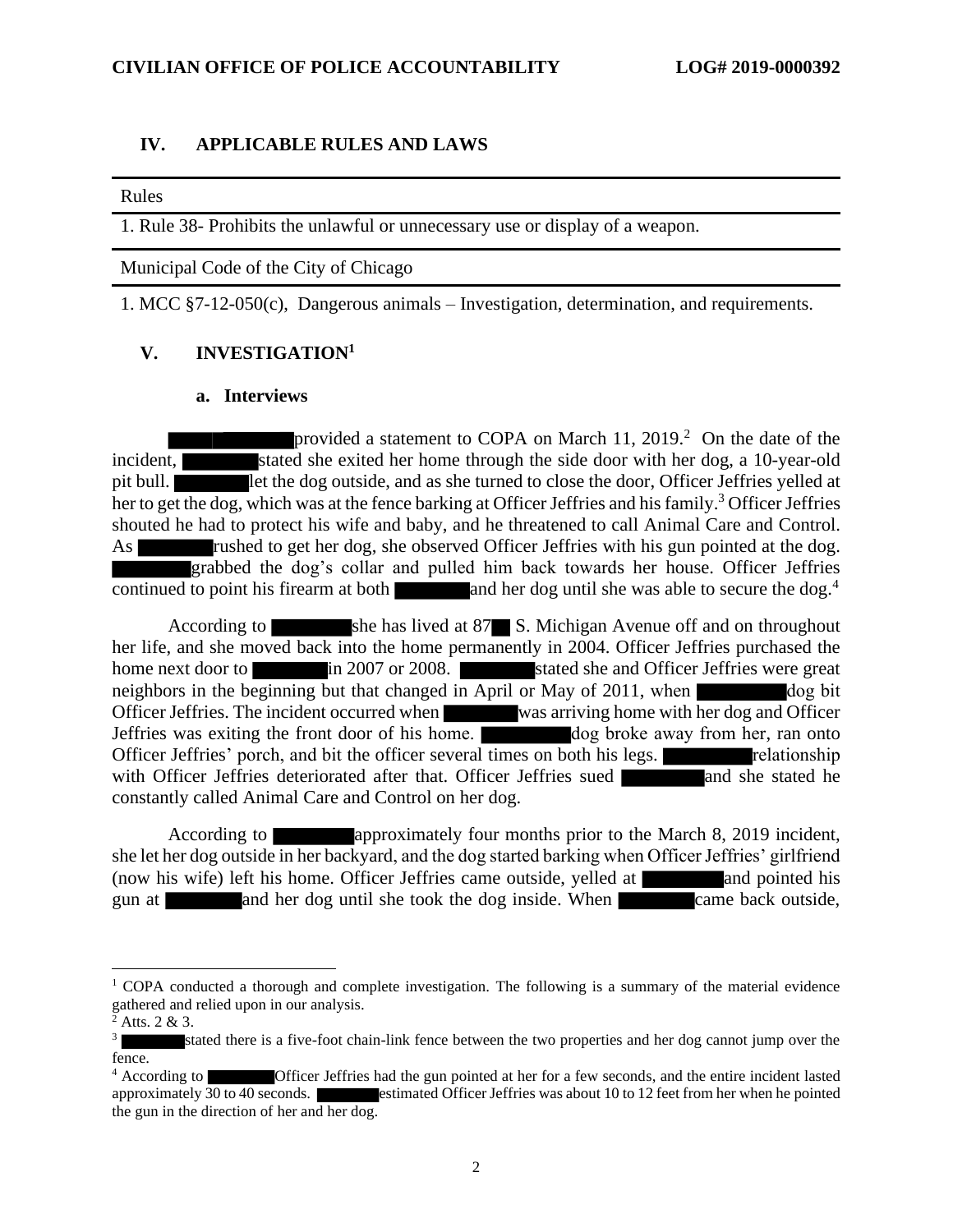Officer Jeffries told her she was going to have to do something about the dog because his girlfriend was pregnant.

**Officer Garrick Jeffries** provided a statement to COPA on April 21, 2021.<sup>5</sup> According to Officer Jeffries, he and have been neighbors since 2009, and they have a good relationship. On the date of the incident, Officer Jeffries' wife was carrying their newborn son to the garage when dog ran outside and lunged towards the fence that separates the two properties. Officer Jeffries ran outside with his firearm and pointed his weapon at dog. He then moved his wife and newborn son out of the way so the dog could not attack them. According to Officer Jeffries, dog was declared dangerous by Animal Care and Control after an August 27, 2011 incident in which the dog ran onto Officer Jeffries' property and bit him in both legs.

Officer Jeffries described dog as a large rust-brown pit bull. The fence that separates their back yards is a four-foot tall, weak metal fence. According to Officer Jeffries, dog has jumped the fence and come onto his property numerous times in the past, but he did not report those incidents. Officer Jeffries acknowledged he pointed his weapon at dog once or twice before the March 8, 2019 incident, but he denied ever pointing a weapon at **Officer Jeffries stated** has not followed the Chicago Municipal Code provisions applicable to owners of dangerous dogs, including the requirements that she build a locked outdoor enclosure for the dog, and keep the animal leashed and muzzled anytime it is not on her property.

## **b. Digital Evidence**

Officer Jeffries captured the March 8, 2019 incident on his **home security camera** system, and he submitted a copy of the video to COPA.<sup>6</sup> The video captures Officer Jeffries' wife walking from her back door towards the garage, holding her newborn baby in a baby carrier. dog then comes into frame and runs toward the chain-link fence that separates the two properties. The dog appears to be barking as it repeatedly lunges at and jumps on the fence. Officer Jeffries exits his home with his firearm in hand and points the weapon at the dog. He keeps the weapon pointed at the dog for approximately eight seconds, until walks into her back yard to get the dog. At that point, Officer Jeffries immediately lowers his weapon so it is pointed at the ground. takes hold of her dog and drags it towards her house as Officer Jeffries returns to his

home and his wife continues to the garage.

## **c. Documentary Evidence**

COPA obtained and reviewed **Animal Care and Control's investigative file** regarding the August 27, 2011 dog bite of Officer Jeffries.<sup>7</sup> On October 27, 2011, the agency sent a letter declaring her dog a "dangerous animal" and a public nuisance. As part of the determination, agreed to comply with Chicago Municipal Code  $\S7-12-050(c)$ .

<sup>5</sup> Atts. 10 & 13.

<sup>6</sup> Att. 11.

<sup>7</sup> Att. 14.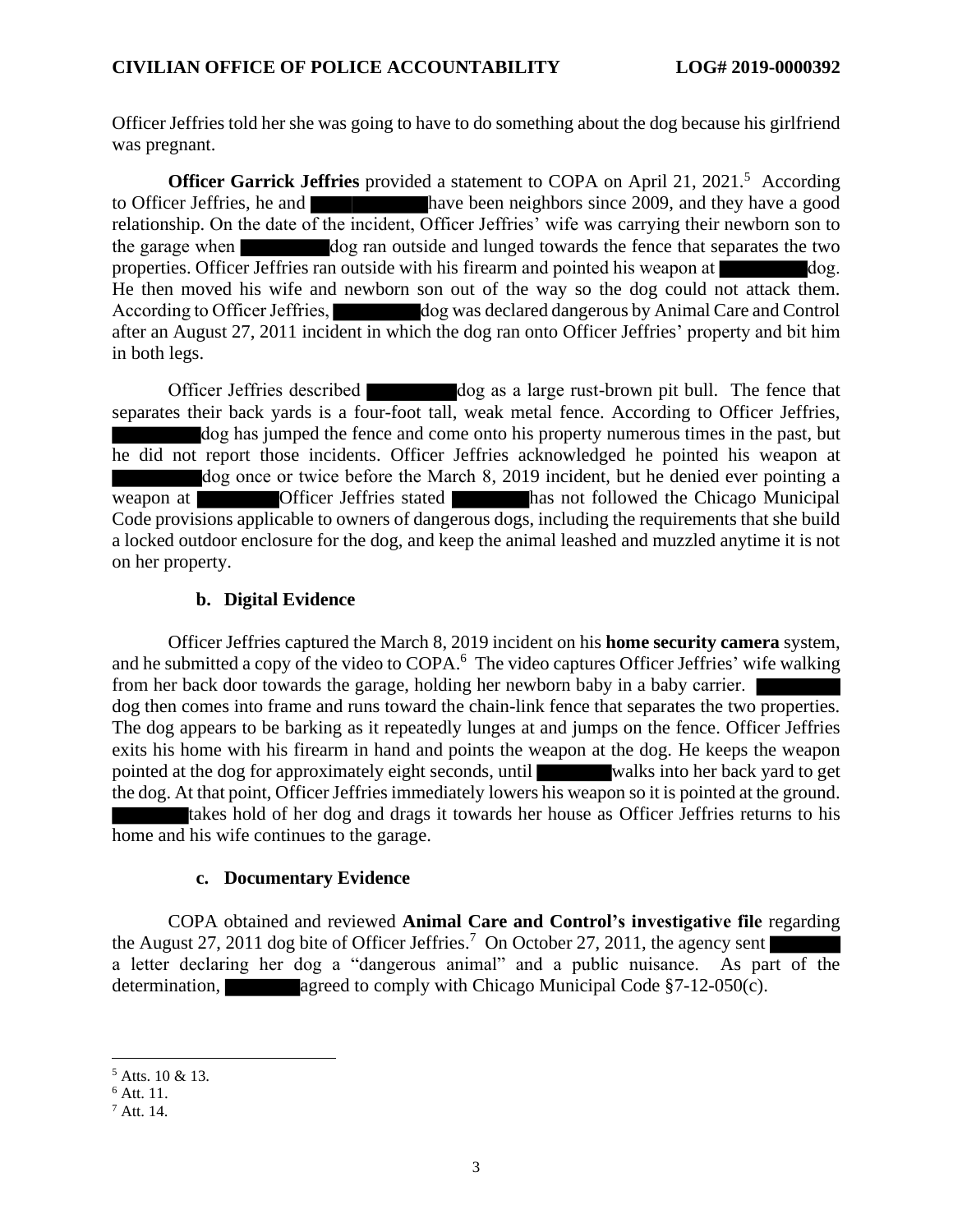## **VI. LEGAL STANDARD**

For each Allegation COPA must make one of the following findings:

- 1. Sustained where it is determined the allegation is supported by a preponderance of the evidence;
- 2. Not Sustained where it is determined there is insufficient evidence to prove the allegations by a preponderance of the evidence;
- 3. Unfounded where it is determined by clear and convincing evidence that an allegation is false or not factual; or
- 4. Exonerated where it is determined by clear and convincing evidence that the conduct described in the allegation occurred, but it is lawful and proper.

A **preponderance of evidence** can be described as evidence indicating that it is **more likely**  than not that the conduct reviewed complied with Department policy.<sup>8</sup> If the evidence gathered in an investigation establishes that it is more likely that the conduct complied with Department policy than that it did not, even if by a narrow margin, then the preponderance of the evidence standard is met.

**Clear and convincing evidence** is a higher standard than a preponderance of the evidence but lower than the "beyond-a-reasonable doubt" standard required to convict a person of a criminal offense. Clear and convincing can be defined as a "degree of proof, which, considering all the evidence in the case, produces the firm and abiding belief that it is highly probable that the proposition . . . is true."<sup>9</sup>

## **VII. ANALYSIS**

COPA finds both allegations against Officer Jeffries are **exonerated**. Rule 38 prohibits officers from unlawfully or unnecessarily using or displaying their weapons; however, COPA finds Officer Jeffries did not violate this rule. It is undisputed that dog bit Officer Jeffries in 2011, and that following the incident Animal Care and Control determined the dog was a "dangerous animal" under Chicago Municipal Code §7-12-020. alleged that on at least two occasions—March 8, 2019 and an unknown date approximately four months prior—Officer Jeffries pointed his firearm at both and her dog. Officer Jeffries denied he ever pointed his firearm at but he admitted to pointing it at the dog on several occasions, including during the March 8<sup>th</sup> incident. On that date, Officers Jeffries stated his wife was walking to the garage with their newborn son when dog ran to the fence and starting barking and lunging at them. Officer Jeffries pointed his firearm at the dog to protect his family and immediately lowered it when came outside to get her dog. COPA finds Officer Jeffries' account of events credible, as his statement is corroborated by the video he recorded on his home security system. That footage shows Officer Jeffries did not point his firearm at during the March 8, 2019 incident.

<sup>8</sup> *See Avery v. State Farm Mutual Automobile Insurance Co.*, 216 Ill. 2d 100, 191 (2005) (a proposition is proved by a preponderance of the evidence when it has found to be more probably true than not).

<sup>9</sup> *People v. Coan*, 2016 IL App (2d) 151036, ¶ 28 (2016).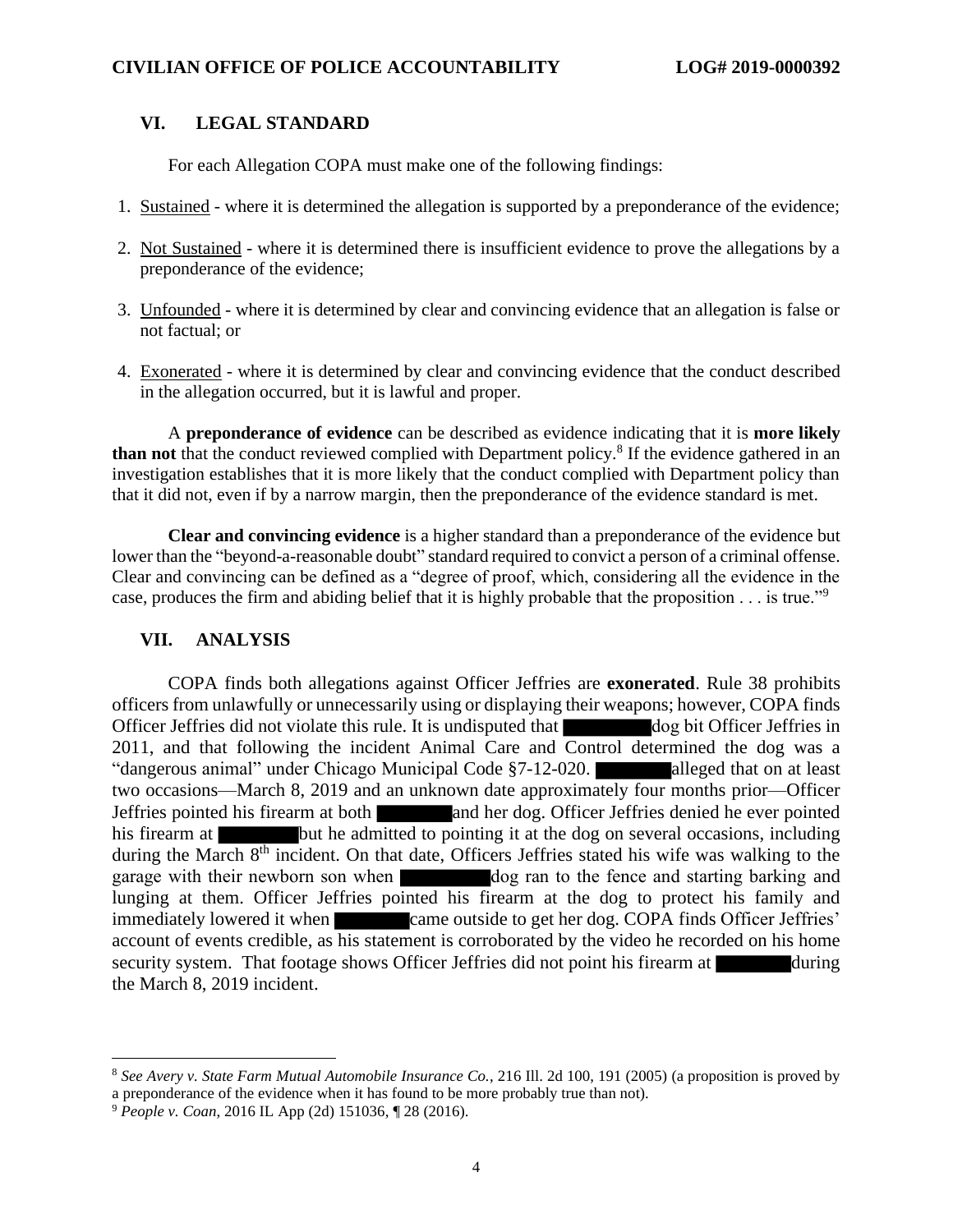also alleged that Officer Jeffries pointed his weapon at her and her dog approximately four months prior to March 8, 2019. Officer Jeffries admitted he pointed his firearm at the dog on prior occasions, but he explained the dog was dangerous and had repeatedly jumped the fence between the two properties. The paperwork from Animal Care and Control confirms that agreed to comply with Chicago Municipal Code §7-12-050(c) in order to keep her dog after it was declared a "dangerous animal." One of these provisions required to either confine the dog indoors or secure it inside a locked outdoor enclosure suitable to prevent the entry of young children and designed to prevent the dog from escaping.<sup>10</sup> On the date of the incident, dog was not secured in such an outdoor enclosure. Given the fact that the dog had previously bit Officer Jeffries, had a history of escaping vard, and had been declared dangerous by Animal Care and Control, COPA finds Officer Jeffries' actions to protect his family did not violate Rule 38. Therefore, Allegations 1 & 2 against Officer Jeffries are **exonerated**.

# **VIII. CONCLUSION**

| <b>Officer</b>                     | <b>Allegation</b>                                                                                                                                                                                                                                                                                                            | <b>Finding</b> |
|------------------------------------|------------------------------------------------------------------------------------------------------------------------------------------------------------------------------------------------------------------------------------------------------------------------------------------------------------------------------|----------------|
| Officer Garrick<br><b>Jeffries</b> | 1. It is alleged by<br>that on or about March 8,<br>2019, at approximately 12:00 p.m., at or near 87 S. Michigan<br>Ave, Officer Garrick Jeffries, star 16407, committed<br>misconduct through the following act or omission, by pointing<br>his firearm at or in the direction of and/or her<br>dog, without justification. | Exonerated     |
|                                    | 2. It is alleged by that approximately four<br>months prior to March 8, 2019, at or near 87 S. Michigan<br>Ave, Officer Garrick Jeffries, star 16407, committed<br>misconduct through the following act or omission, by pointing<br>his firearm at or in the direction of<br>and/or her<br>dog, without justification.       | Exonerated     |

Based on the analysis set forth above, COPA makes the following findings:

Approved:



6/30/2021

\_\_\_\_\_\_\_\_\_\_\_\_\_\_\_\_\_\_\_\_\_\_\_\_\_\_\_\_\_\_\_\_\_\_ \_\_\_\_\_\_\_\_\_\_\_\_\_\_\_\_\_\_\_\_\_\_\_\_\_\_\_\_\_\_\_\_\_\_ Matthew Haynam *Deputy Chief Administrator – Chief Investigator*

Date

<sup>10</sup> *See* Chicago Municipal Code §7-12-050(c)(1).